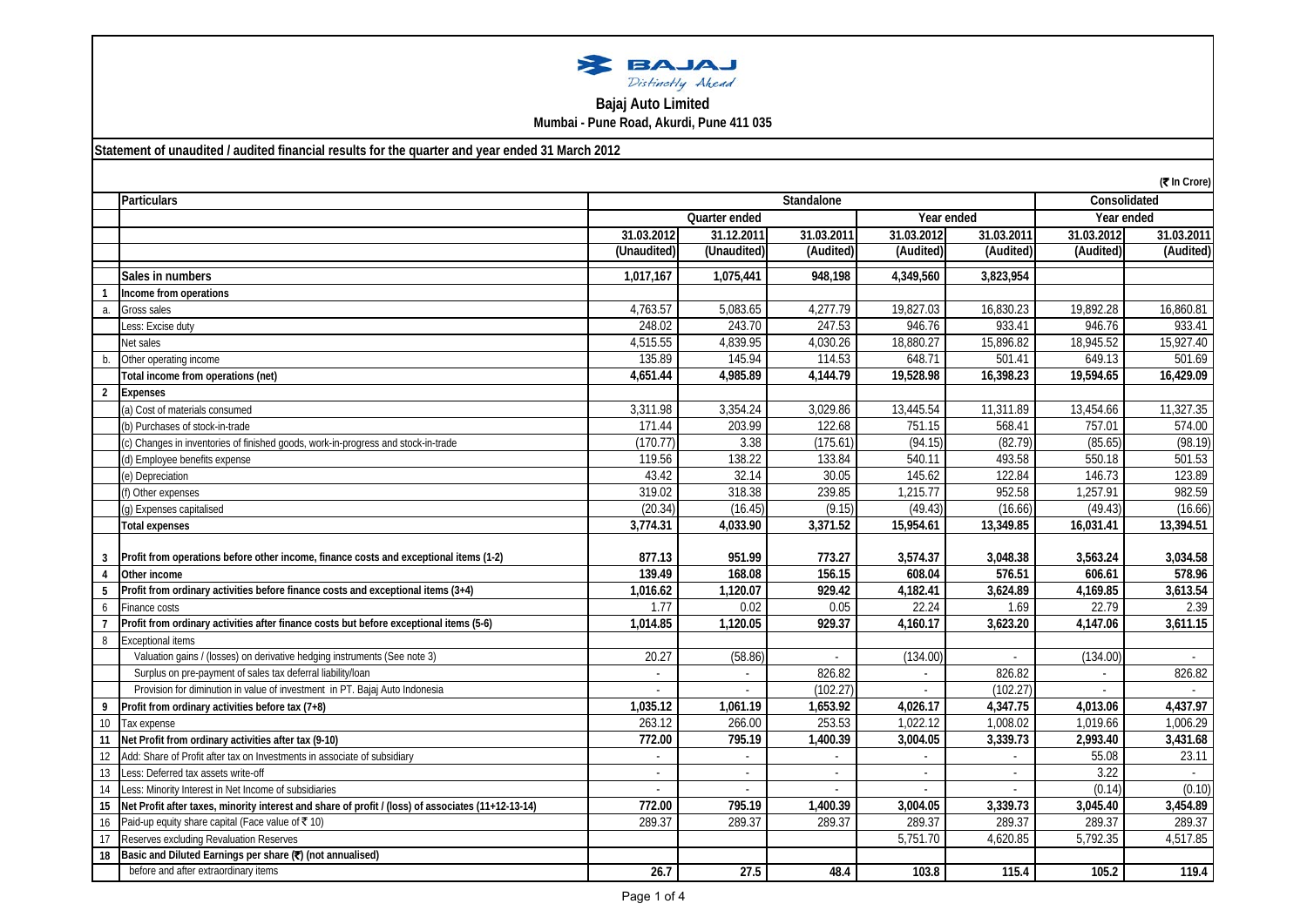| <b>Particulars</b>                                                                                                |                               | Quarter ended |             |                 | Year ended  |
|-------------------------------------------------------------------------------------------------------------------|-------------------------------|---------------|-------------|-----------------|-------------|
|                                                                                                                   | 31.03.2012                    | 31.12.2011    | 31.03.2011  | 31.03.2012      | 31.03.2011  |
| A Particulars of shareholding                                                                                     |                               |               |             |                 |             |
| Public shareholding                                                                                               |                               |               |             |                 |             |
| Number of shares                                                                                                  | 144,464,600                   | 144,437,440   | 144,413,554 | 144,464,600     | 144,413,554 |
| Percentage of shareholding                                                                                        | 49.92%                        | 49.91%        | 49.91%      | 49.92%          | 49.91%      |
| 2 Promoters & Promoter Group Shareholding                                                                         |                               |               |             |                 |             |
| (a) Pledged / Encumbered                                                                                          |                               |               |             |                 |             |
| Number of shares                                                                                                  | $^{\prime\prime}$ ) 2,656,585 | 237,636       | 743.089     | $'$ ) 2,656,585 | 743.089     |
| Percentage of shares (as a % of the total shareholding of promoters and promoter group)                           | 1.84%                         | 0.16%         | 0.51%       | 1.84%           | 0.51%       |
| Percentage of shares (as a % of the total share capital of the company)                                           | 0.92%                         | 0.08%         | 0.26%       | 0.92%           | 0.26%       |
| (b) Non-encumbered                                                                                                |                               |               |             |                 |             |
| Number of shares                                                                                                  | 142.076.747                   | 144,495,696   | 143,990,243 | 142.076.747     | 143,990,243 |
| Percentage of shares (as a % of the total shareholding of promoters and promoter group)                           | 98.16%                        | 99.84%        | 99.49%      | 98.16%          | 99.49%      |
| Percentage of shares (as a % of the total share capital of the company)                                           | 49.10%                        | 49.94%        | 49.76%      | 49.10%          | 49.76%      |
| * The term "encumbrance" has the same meaning as assigned to it in regulation 28(3) of the SAST Regulations, 2011 |                               |               |             |                 |             |

|                                                | Quarter ended |
|------------------------------------------------|---------------|
|                                                | 31.03.2012    |
| <b>B</b> Investor complaints                   |               |
| Pending at the beginning of the quarter        | Nil           |
| Received during the quarter                    |               |
| Disposed of during the quarter                 |               |
| Remaining unresolved at the end of the quarter | Nil           |

| Segment-wise revenue, results and capital employed    |                             |             |             |            |            |             |              |
|-------------------------------------------------------|-----------------------------|-------------|-------------|------------|------------|-------------|--------------|
|                                                       |                             |             |             |            |            |             | (₹ In Crore) |
| <b>Particulars</b>                                    | Standalone<br>Consolidated  |             |             |            |            |             |              |
|                                                       | Quarter ended<br>Year ended |             |             | Year ended |            |             |              |
|                                                       | 31.03.2012                  | 31.12.2011  | 31.03.2011  | 31.03.2012 | 31.03.2011 | 31.03.2012  | 31.03.2011   |
|                                                       | (Unaudited)                 | (Unaudited) | (Audited)   | (Audited)  | (Audited)  | (Audited)   | (Audited)    |
| Segment revenue                                       |                             |             |             |            |            |             |              |
| Automotive                                            | 4,696.40                    | 5,063.16    | 4,199.97    | 19,804.11  | 16,608.93  | 19,868.35   | 16,642.24    |
| Investments                                           | 94.53                       | 90.81       | 100.97      | 332.91     | 365.81     | 332.91      | 365.81       |
| Total                                                 | 4,790.93                    | 5,153.97    | 4,300.94    | 20,137.02  | 16,974.74  | 20,201.26   | 17,008.05    |
| Segment profit / (loss) before tax and financing cost |                             |             |             |            |            |             |              |
| Automotive                                            | 948.39                      | 970.40      | 1,553.00    | 3,721.53   | 3,983.63   | 3,764.05    | 4,097.66     |
| Investments                                           | 88.50                       | 90.81       | 100.97      | 326.88     | 365.81     | 326.88      | 365.81       |
| Total                                                 | 1,036.89                    | 1,061.21    | 1,653.97    | 4,048.41   | 4,349.44   | 4,090.93    | 4,463.47     |
| Less: Financing cost                                  | 1.77                        | 0.02        | 0.05        | 22.24      | 1.69       | 22.79       | 2.39         |
| Total profit before tax                               | 1,035.12                    | 1,061.19    | 1,653.92    | 4,026.17   | 4,347.75   | 4,068.14    | 4,461.08     |
| 3<br>Capital employed                                 |                             |             |             |            |            |             |              |
| Automotive                                            | 1,463.85                    | 922.51      | 1,224.13    | 1,463.85   | 1,224.13   | 2,487.09    | 2,036.84     |
| Investments                                           | 6,094.68                    | 5,612.18    | 5,197.95    | 6,094.68   | 5,197.95   | 5,072.27    | 4,243.68     |
| Unallocable                                           | (1, 371.54)                 | 63.27       | (1, 348.27) | (1,371.54) | (1,348.27) | (1, 370.58) | (1, 346.32)  |
| Total                                                 | 6,186.99                    | 6,597.96    | 5,073.81    | 6,186.99   | 5,073.81   | 6,188.78    | 4,934.20     |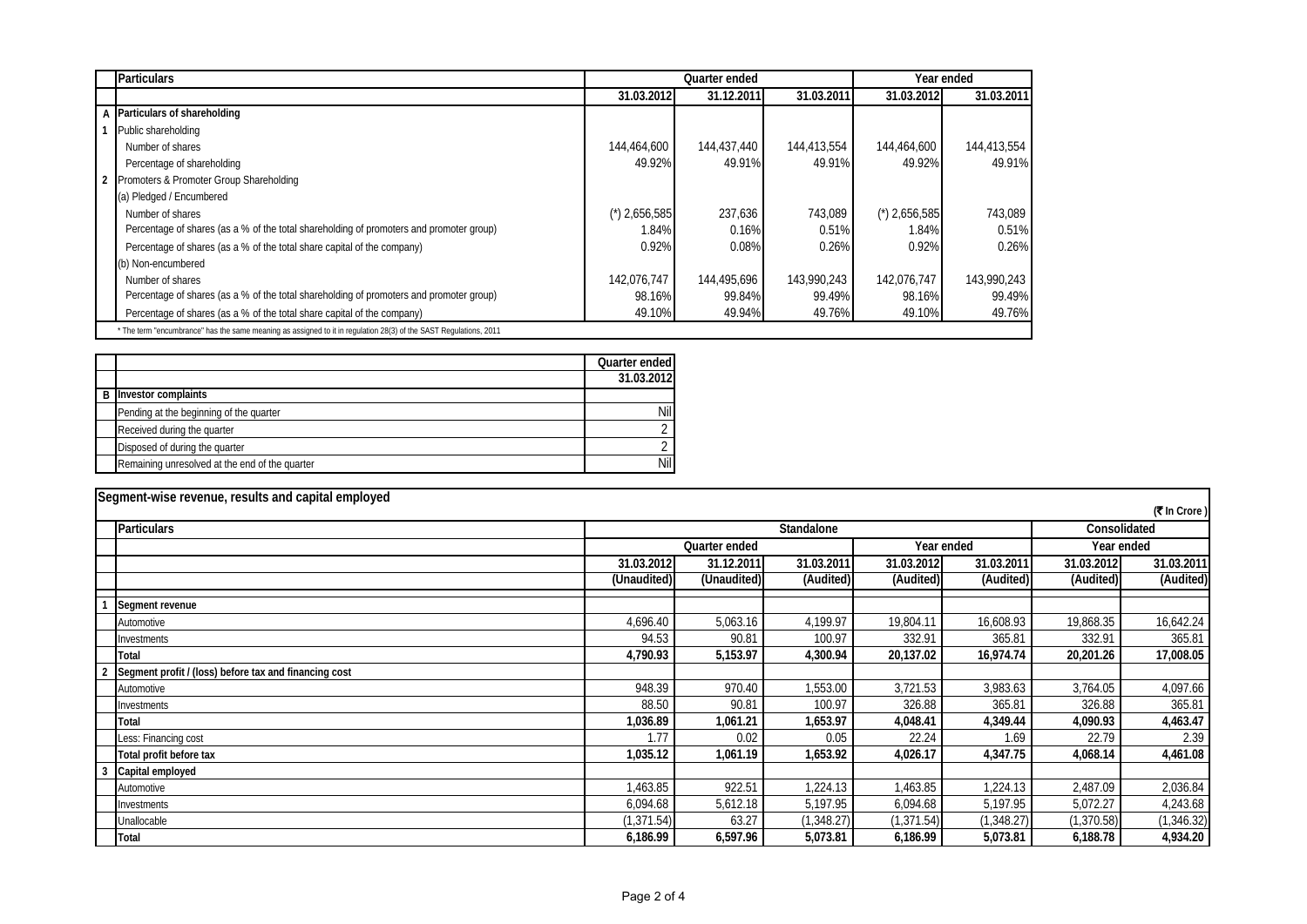| Notes:         | 1. The consolidated financial results include results of the following companies:                                                                                                                                                                                          |                                          |                        |                        |                        |  |
|----------------|----------------------------------------------------------------------------------------------------------------------------------------------------------------------------------------------------------------------------------------------------------------------------|------------------------------------------|------------------------|------------------------|------------------------|--|
|                | Name of the company                                                                                                                                                                                                                                                        | % shareholding and voting power of Bajaj |                        | Segment                | Consolidated as        |  |
|                |                                                                                                                                                                                                                                                                            | Auto Limited                             |                        |                        |                        |  |
|                | a. PT. Bajaj Auto Indonesia                                                                                                                                                                                                                                                |                                          | 98.94%                 | Automotive             | Subsidiary             |  |
|                | b. Bajaj Auto International Holdings BV *                                                                                                                                                                                                                                  |                                          | 100%                   | Automotive             | Subsidiary             |  |
|                | * The consolidated financial results of Bajaj Auto International Holdings BV include 40.87% interest in KTM PowerSports AG as an associate.<br>2. Disclosure of assets and liabilities as per clause 41(I)(ea) of the listing agreement for the year ended 31 March 2012 - |                                          |                        |                        | (₹In Crore)            |  |
|                |                                                                                                                                                                                                                                                                            |                                          |                        | Consolidated           |                        |  |
|                | <b>Particulars</b>                                                                                                                                                                                                                                                         |                                          | Standalone             |                        |                        |  |
|                |                                                                                                                                                                                                                                                                            | As at<br>31 March 2012                   | As at<br>31 March 2011 | As at<br>31 March 2012 | As at<br>31 March 2011 |  |
|                |                                                                                                                                                                                                                                                                            | (Audited)                                | (Audited)              | (Audited)              | (Audited)              |  |
| A              | <b>Equity and liabilities</b>                                                                                                                                                                                                                                              |                                          |                        |                        |                        |  |
|                |                                                                                                                                                                                                                                                                            |                                          |                        |                        |                        |  |
| $\mathbf{1}$   | Shareholders' funds                                                                                                                                                                                                                                                        |                                          |                        |                        |                        |  |
|                | (a) Share capital                                                                                                                                                                                                                                                          | 289.37                                   | 289.37                 | 289.37                 | 289.37                 |  |
|                | (b) Reserves and surplus                                                                                                                                                                                                                                                   | 5,751.70                                 | 4,620.85               | 5,792.35               | 4,517.85               |  |
|                | Sub-total - Shareholders' funds                                                                                                                                                                                                                                            | 6,041.07                                 | 4,910.22               | 6,081.72               | 4,807.22               |  |
| 2              | <b>Minority Interest</b>                                                                                                                                                                                                                                                   |                                          |                        | 0.17                   | 0.29                   |  |
| 3              | Non-current liabilities                                                                                                                                                                                                                                                    |                                          |                        |                        |                        |  |
|                | (a) Long-term borrowings                                                                                                                                                                                                                                                   | 97.48                                    | 133.88                 | 97.48                  | 133.88                 |  |
|                | (b) Deferred tax liabilities (net)                                                                                                                                                                                                                                         | 48.44                                    | 29.71                  | 48.44                  | 29.71                  |  |
|                | (c) Other long term liabilities                                                                                                                                                                                                                                            | 157.07                                   | 193.71                 | 157.07                 | 193.71                 |  |
|                | (d) Long-term provisions                                                                                                                                                                                                                                                   | 111.85                                   | 124.54                 | 113.16                 | 125.54                 |  |
|                | Sub-total - Non-current liabilities                                                                                                                                                                                                                                        | 414.84                                   | 481.84                 | 416.15                 | 482.84                 |  |
| 4              | <b>Current liabilities</b>                                                                                                                                                                                                                                                 |                                          |                        |                        |                        |  |
|                | (a) Short-term borrowings                                                                                                                                                                                                                                                  |                                          | 157.84                 | 25.44                  | 180.14                 |  |
|                | (b) Trade payables                                                                                                                                                                                                                                                         | 2,003.08                                 | 1,789.26               | 2,013.73               | 1,797.66               |  |
|                | (c) Other current liabilities                                                                                                                                                                                                                                              | 559.04                                   | 477.11                 | 562.16                 | 479.34                 |  |
|                | (d) Short-term provisions                                                                                                                                                                                                                                                  | 2,063.04                                 | 1,431.26               | 2,063.04               | 1,431.26               |  |
|                | Sub-total - Current liabilities                                                                                                                                                                                                                                            | 4,625.16                                 | 3,855.47               | 4,664.37               | 3,888.40               |  |
|                | <b>Total - Equity and liabilities</b>                                                                                                                                                                                                                                      | 11,081.07                                | 9,247.53               | 11,162.41              | 9,178.75               |  |
| B              | <b>Assets</b>                                                                                                                                                                                                                                                              |                                          |                        |                        |                        |  |
|                |                                                                                                                                                                                                                                                                            |                                          |                        |                        |                        |  |
| 1              | Non-current assets                                                                                                                                                                                                                                                         |                                          |                        |                        |                        |  |
|                | (a) Fixed assets                                                                                                                                                                                                                                                           | 1,523.38                                 | 1,552.57               | 1,527.08               | 1,556.51               |  |
|                | (b) Goodwill on consolidation                                                                                                                                                                                                                                              |                                          |                        | 434.60<br>3,376.18     | 368.56<br>3,524.09     |  |
|                | (c) Non-current investments<br>(d) Deferred tax assets (net)                                                                                                                                                                                                               | 3,786.21                                 | 4,035.08               | 39.03                  |                        |  |
|                |                                                                                                                                                                                                                                                                            | 579.90                                   |                        | 579.90                 | 36.90                  |  |
|                | (e) Long-term loans and advances<br>(f) Other non-current assets                                                                                                                                                                                                           | 1.43                                     | 226.96<br>401.77       | 1.43                   | 227.71<br>401.77       |  |
|                | Sub-total - Non-current assets                                                                                                                                                                                                                                             | 5,890.92                                 | 6,216.38               | 5,958.22               | 6,115.54               |  |
|                |                                                                                                                                                                                                                                                                            |                                          |                        |                        |                        |  |
| $\overline{2}$ | <b>Current assets</b>                                                                                                                                                                                                                                                      |                                          |                        |                        |                        |  |
|                | (a) Current investments                                                                                                                                                                                                                                                    | 1,096.60                                 | 686.83                 | 1,096.60               | 686.83                 |  |
|                | (b) Inventories                                                                                                                                                                                                                                                            | 678.53                                   | 547.28                 | 703.61                 | 576.25                 |  |
|                | (c) Trade receivables                                                                                                                                                                                                                                                      | 422.79                                   | 359.89                 | 401.93                 | 338.74                 |  |
|                | (d) Cash and bank balances                                                                                                                                                                                                                                                 | 1,653.83                                 | 228.78                 | 1,659.84               | 247.54                 |  |
|                | (e) Short-term loans and advances                                                                                                                                                                                                                                          | 1,042.81                                 | 992.09                 | 1,046.62               | 997.57                 |  |
|                | (f) Other current assets                                                                                                                                                                                                                                                   | 295.59                                   | 216.28                 | 295.59                 | 216.28                 |  |
|                | Sub-total - Current assets                                                                                                                                                                                                                                                 | 5,190.15                                 | 3,031.15               | 5,204.19               | 3,063.21               |  |
|                | <b>Total - Assets</b>                                                                                                                                                                                                                                                      | 11,081.07                                | 9,247.53               | 11,162.41              | 9,178.75               |  |